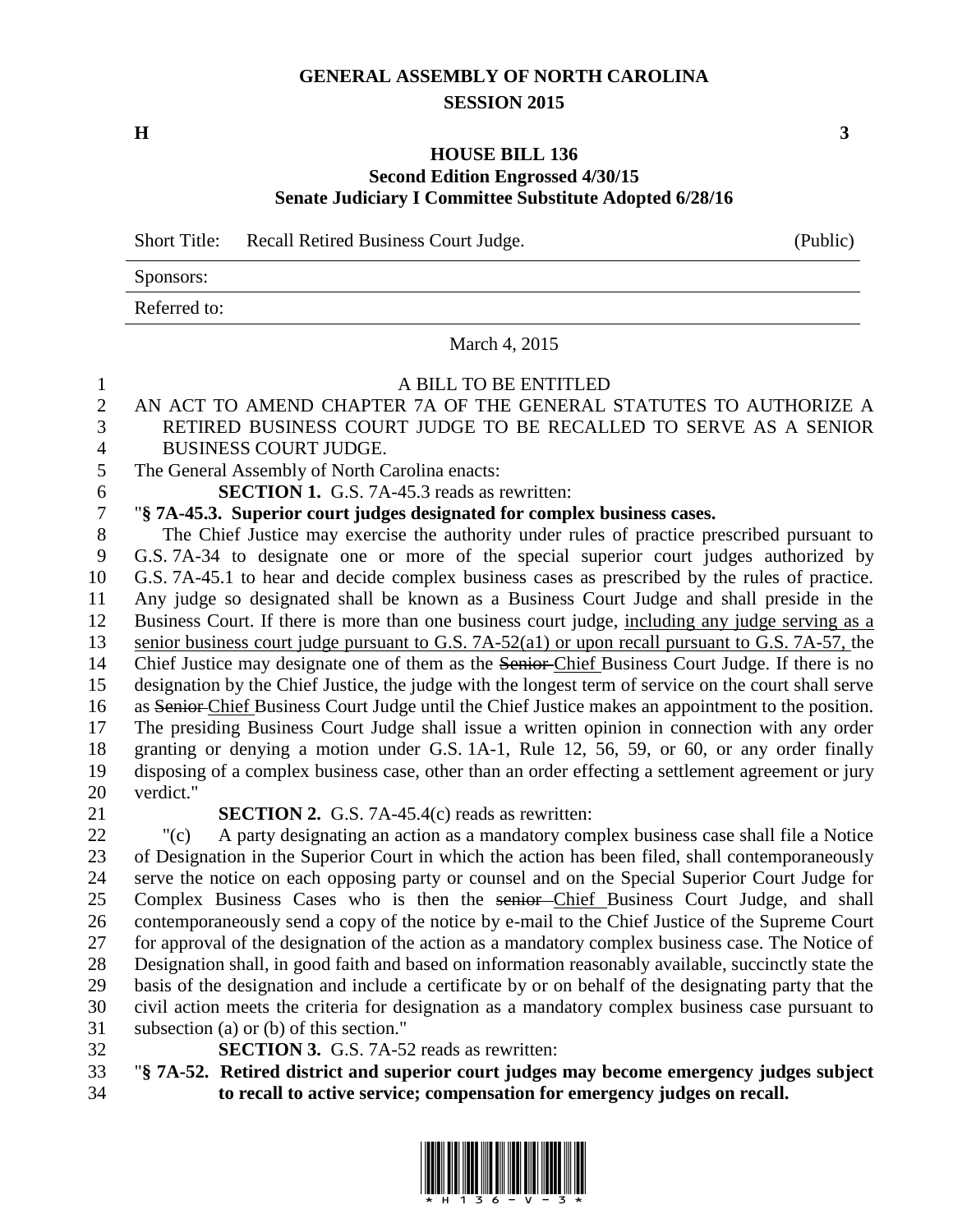|                                                                    | <b>General Assembly Of North Carolina</b><br><b>Session 2015</b>                                                                                                                                                                                                                                                                                                                                      |  |  |  |
|--------------------------------------------------------------------|-------------------------------------------------------------------------------------------------------------------------------------------------------------------------------------------------------------------------------------------------------------------------------------------------------------------------------------------------------------------------------------------------------|--|--|--|
| $\mathbf{1}$<br>$\mathfrak{2}$<br>$\mathfrak{Z}$<br>$\overline{4}$ | Judges of the district court and judges of the superior court who have not reached the<br>(a)<br>mandatory retirement age specified in G.S. 7A-4.20, but who have retired under the provisions of<br>G.S. 7A-51, or under the Uniform Judicial Retirement Act after having completed five years of<br>creditable service, may apply as provided in G.S. 7A-53 to become emergency judges of the court |  |  |  |
| 5                                                                  | from which they retired. The Chief Justice of the Supreme Court may order any emergency judge                                                                                                                                                                                                                                                                                                         |  |  |  |
| 6                                                                  | of the district or superior court who, in his opinion, is competent to perform the duties of a judge                                                                                                                                                                                                                                                                                                  |  |  |  |
| $\boldsymbol{7}$                                                   | of the court from which such judge retired, to hold regular or special sessions of such court, as                                                                                                                                                                                                                                                                                                     |  |  |  |
| 8                                                                  | needed. Order of assignment shall be in writing and entered upon the minutes of the court to                                                                                                                                                                                                                                                                                                          |  |  |  |
| 9                                                                  | which such emergency judge is assigned.                                                                                                                                                                                                                                                                                                                                                               |  |  |  |
| 10                                                                 | An emergency judge of the superior court may be recalled to active service by the<br>$\left( \text{a1}\right)$                                                                                                                                                                                                                                                                                        |  |  |  |
| 11                                                                 | Chief Justice and assigned to hear and decide complex business cases if, at the time of the judge's                                                                                                                                                                                                                                                                                                   |  |  |  |
| 12                                                                 | retirement, all of the following conditions are met:                                                                                                                                                                                                                                                                                                                                                  |  |  |  |
| 13                                                                 | The judge is a special superior court judge who is retiring from a term to which<br>(1)                                                                                                                                                                                                                                                                                                               |  |  |  |
| 14                                                                 | the judge was appointed pursuant to G.S. 7A-45.1.                                                                                                                                                                                                                                                                                                                                                     |  |  |  |
| 15                                                                 | The judge is retiring from a term for which the judge was assigned by the Chief<br>(2)                                                                                                                                                                                                                                                                                                                |  |  |  |
| 16                                                                 | Justice to hear and decide complex business cases as a business court judge                                                                                                                                                                                                                                                                                                                           |  |  |  |
| 17                                                                 | pursuant to G.S. 7A-45.3.                                                                                                                                                                                                                                                                                                                                                                             |  |  |  |
| 18                                                                 | The judge's nomination to serve a successive term in the same office is pending<br>(3)                                                                                                                                                                                                                                                                                                                |  |  |  |
| 19<br>20                                                           | before the General Assembly, or was not acted upon by the General Assembly                                                                                                                                                                                                                                                                                                                            |  |  |  |
| 21                                                                 | prior to adjournment sine die.<br>If confirmed and appointed to the successive term of office for which<br>(4)                                                                                                                                                                                                                                                                                        |  |  |  |
| 22                                                                 | nominated, the judge would reach mandatory retirement age before completing                                                                                                                                                                                                                                                                                                                           |  |  |  |
| 23                                                                 | that term of office.                                                                                                                                                                                                                                                                                                                                                                                  |  |  |  |
| 24                                                                 | An emergency judge assigned to hear and decide complex business cases pursuant to this                                                                                                                                                                                                                                                                                                                |  |  |  |
| 25                                                                 | subsection shall be designated by the Chief Justice as a senior business court judge and shall be                                                                                                                                                                                                                                                                                                     |  |  |  |
| 26                                                                 | eligible to serve in that capacity for five years from the issuance date of the judge's commission                                                                                                                                                                                                                                                                                                    |  |  |  |
| 27                                                                 | under G.S. 7A-53 or until the judge's commission expires, whichever occurs first. Order of                                                                                                                                                                                                                                                                                                            |  |  |  |
| 28                                                                 | assignment shall be in writing and entered upon the minutes of the court to which such emergency                                                                                                                                                                                                                                                                                                      |  |  |  |
| 29                                                                 | judge is assigned.                                                                                                                                                                                                                                                                                                                                                                                    |  |  |  |
| 30                                                                 | In addition to the compensation or retirement allowance the judge would otherwise be<br>(b)                                                                                                                                                                                                                                                                                                           |  |  |  |
| 31                                                                 | entitled to receive by law, each emergency judge of the district or superior court who is assigned                                                                                                                                                                                                                                                                                                    |  |  |  |
| 32                                                                 | to temporary active service by the Chief Justice shall be paid by the State the judge's actual                                                                                                                                                                                                                                                                                                        |  |  |  |
| 33                                                                 | expenses, plus four hundred dollars (\$400.00) for each day of active service rendered upon recall.                                                                                                                                                                                                                                                                                                   |  |  |  |
| 34                                                                 | recall, and each emergency judge designated as a senior business court judge pursuant to                                                                                                                                                                                                                                                                                                              |  |  |  |
| 35                                                                 | subsection (a1) of this section shall be paid by the State the judge's actual expenses, plus five                                                                                                                                                                                                                                                                                                     |  |  |  |
| 36                                                                 | hundred dollars (\$500.00) for each day of active service rendered upon recall as a senior business                                                                                                                                                                                                                                                                                                   |  |  |  |
| 37                                                                 | court judge. No day of active service rendered by an emergency judge pursuant to assignment                                                                                                                                                                                                                                                                                                           |  |  |  |
| 38                                                                 | under subsection (a) of this section shall overlap with a day of active service rendered pursuant to                                                                                                                                                                                                                                                                                                  |  |  |  |
| 39                                                                 | assignment under subsection (a1) of this section. No recalled retired trial judge shall receive from                                                                                                                                                                                                                                                                                                  |  |  |  |
| 40                                                                 | the State total annual compensation for judicial services in excess of that received by an active                                                                                                                                                                                                                                                                                                     |  |  |  |
| 41                                                                 | judge of the bench to which the judge is recalled."<br><b>SECTION 4.</b> G.S. 7A-57 reads as rewritten:                                                                                                                                                                                                                                                                                               |  |  |  |
| 42<br>43                                                           | "§ 7A-57. Recall of active and emergency trial judges who have reached mandatory                                                                                                                                                                                                                                                                                                                      |  |  |  |
| 44                                                                 | retirement age.                                                                                                                                                                                                                                                                                                                                                                                       |  |  |  |
| 45                                                                 | Superior and district court judges retired because they have reached the mandatory retirement                                                                                                                                                                                                                                                                                                         |  |  |  |
| 46                                                                 | age, and emergency superior and district court judges whose commissions have expired because                                                                                                                                                                                                                                                                                                          |  |  |  |
| 47                                                                 | they have reached the mandatory retirement age, may be recalled to preside over regular or special                                                                                                                                                                                                                                                                                                    |  |  |  |
| 48                                                                 | sessions of the court from which retired under the following circumstances:                                                                                                                                                                                                                                                                                                                           |  |  |  |
| 49                                                                 | The judge must consent to the recall.<br>(1)                                                                                                                                                                                                                                                                                                                                                          |  |  |  |
| 50                                                                 | The Chief Justice is authorized to order the recall.<br>(2)                                                                                                                                                                                                                                                                                                                                           |  |  |  |
|                                                                    |                                                                                                                                                                                                                                                                                                                                                                                                       |  |  |  |